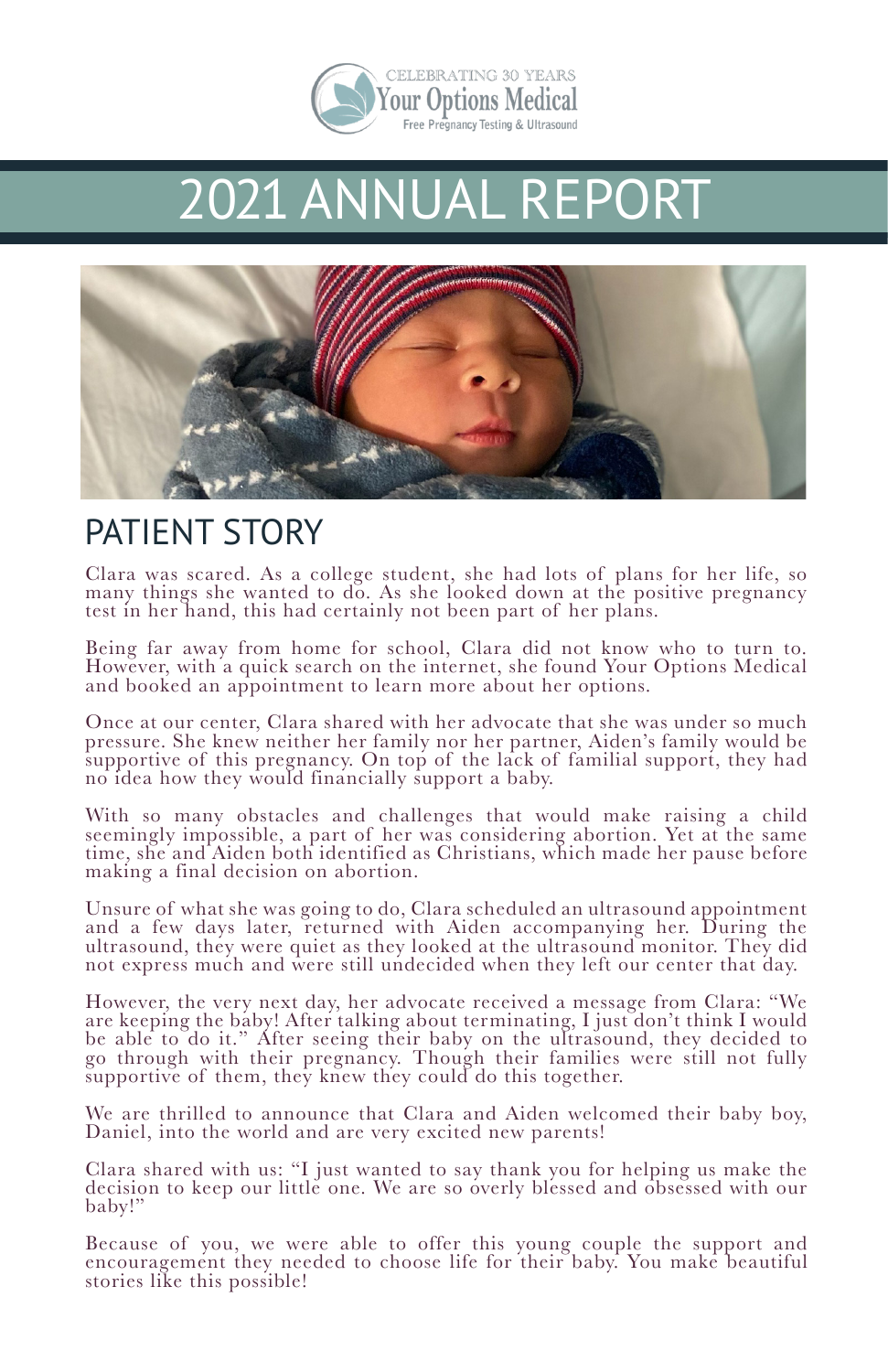### FROM THE EXECUTIVE DIRECTOR *Teresa Larkin*

Many of you can probably agree that 2021 was a year that was unexpected. We thought the COVID-19 pandemic would be over and our lives would return to normal. Churches, schools, and businesses would be fully opened and fourishing once again; in-person medical appointments would be readily available. But our expectations were halted by the reality that many obstacles still prevented a return to normalcy.

An unexpected pregnancy disrupts the routines of life for mothers and fathers. Anxiety, fear, and even irritation are all reactions to the unexpected. Our human response is often to fnd the easiest, quickest way to return to our normal. At Your Options Medical, our mission is to ofer mothers facing an unexpected pregnancy the medical information and support they need to reject the idea that an abortion is the way to return to normalcy.

In 2021, telehealth became the common way medical services were provided, and the abortion industry capitalized on this new option. Abortion businesses in Massachusetts began to ofer the abortion pill to mothers without the need for an in-person appointment. The expediency of this option feeds right into the panic that a mother facing an unexpected pregnancy experiences. Given the opportunity to have an abortion in the privacy of your own home, thousands of women here in our communities are choosing to forego quality medical care and consultation in their quest to return to life as they know it. Without Your Options Medical and other life-afrming clinics, there is no option for women to receive an ultrasound and have the opportunity to speak with someone in person about their situation. Having served in this ministry for 23 years, I can honestly say that I believe our services are needed now more than ever before.

Standing against the culture can be exhausting. The support and encouragement we receive from our donors inspires us to keep fghting for the sanctity of life and remain standing on God's truth.

#### **FROM OUR BOARD CHAIRMAN, PAUL LINEHAN**

It is with sincere gratitude that I write to you, our faithful partners, who support the ministry of Your Options Medical through your prayers and fnances. We know that the miracle of God's creation cannot be denied when we see the precious life of a preborn baby through ultrasound. The impact in changing hearts and minds to choose life is truly amazing.

As many of you know, 2021 was an auspicious year. Despite the complications of COVID, God led us to open a new medical center in Brookline, a location uniquely situated a mile away from the two biggest abortion providers in Massachusetts (not to mention another abortion provider on the very foor of our new center). We trusted God would provide the resources needed and He did — through YOU! We are excited to see this center grow and save hundreds of lives in the coming years.

With your continued partnership, we know that God will continue to work through Your Options Medical in revealing the truth of the miracle of life — for His honor and glory!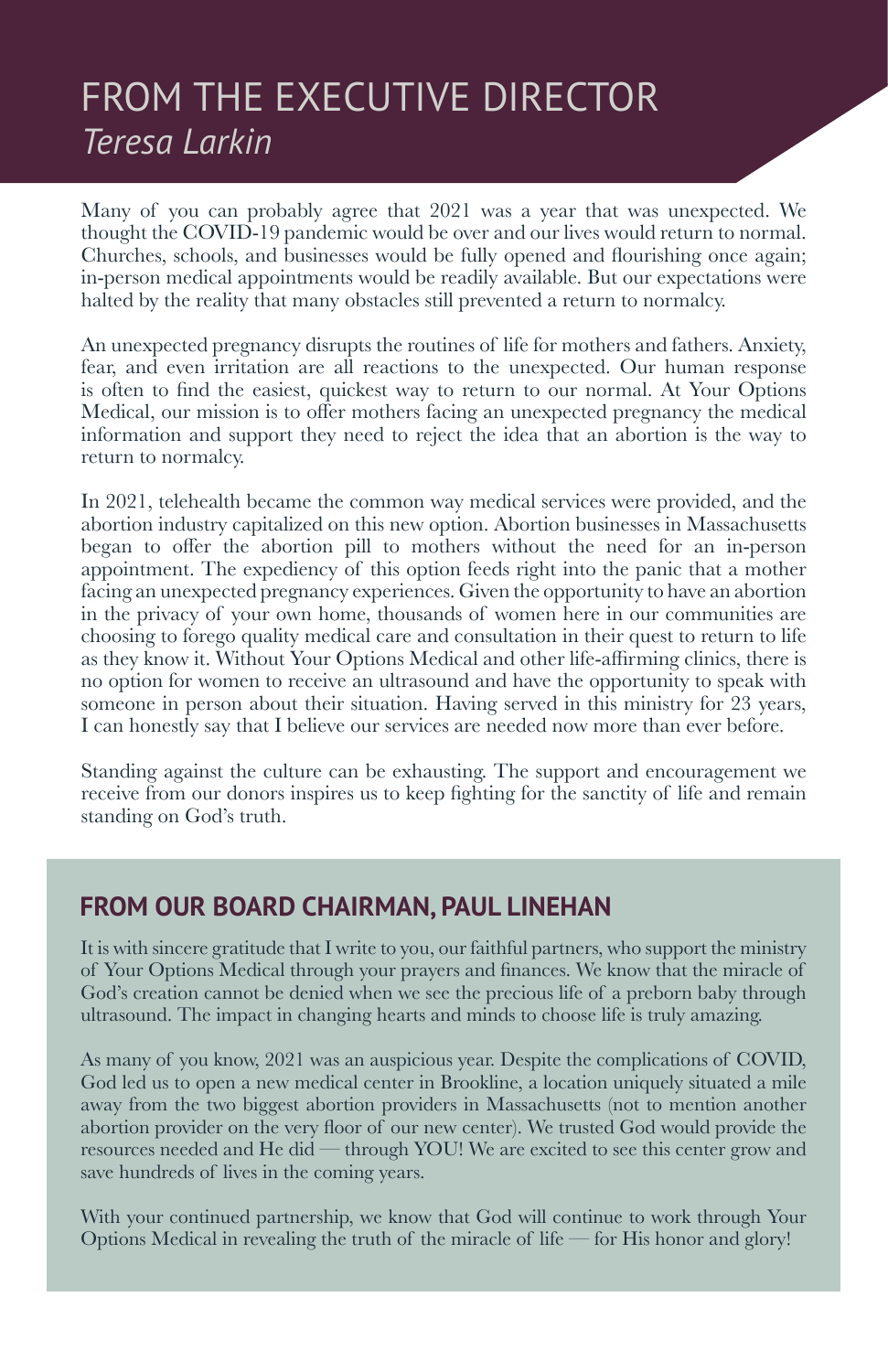### PATIENT STATISTICS

*Our mission is to reach a pregnant woman who is seeking or considering abortion and to provide her with free, life-afrming care and support to empower her to choose life.*



# **168** BABIES BORN IN 2021

| Micah          | Malika    | Daniela   | Joniel   | Amanda         | Aurelia     |
|----------------|-----------|-----------|----------|----------------|-------------|
| Aden           | Armani    | Castiel   | Khai     | Xavier         | Adrian      |
| Lennox         | Ayla      | Beau      | Athena   | Matthew        | Solona      |
| Niramja        | Jacob     | Ezra      | Juliette | James          | Parisa      |
| Christina      | Aleanyi   | Caleb     | Celeste  | <b>I</b> eremy | Jordan      |
| Leah           | Layla     | Ian       | Mack     | Alexander      | Eliana      |
| Alaysa         | Kaylee    | Zara      | Aarob    | Stella         | Poet        |
| Emmanuel       | Jada      | Antonio   | Riley    | Demi           | Liz         |
| Juliette       | Zion      | Theo      | Madison  | Roseann        | Aryiah      |
| Giana          | Jacob     | Mathiah   | Kara     | Cianna         | Anna        |
| Landyn         | Judah     | Asher     | Alonso   | <b>Brielle</b> | Alea        |
| Isaac          | Nathaniel | Dejourd   | Castiel  | Miles          | Liam        |
| Jaylen         | Kevin     | Gabriella | Camden   | Olivia Rose    | Christopher |
| Aaphenah       | Stephanie | Rosalie   | Ashton   | Eneri          | Evelyn      |
| Angelina       | Indira    | Beau      | Damian   | Antonella      | Victoria    |
| Fatima         |           |           |          |                |             |
| and many more! |           |           |          |                |             |

**TWINS** Jayden & Keylan

Michael & Daniel John & James